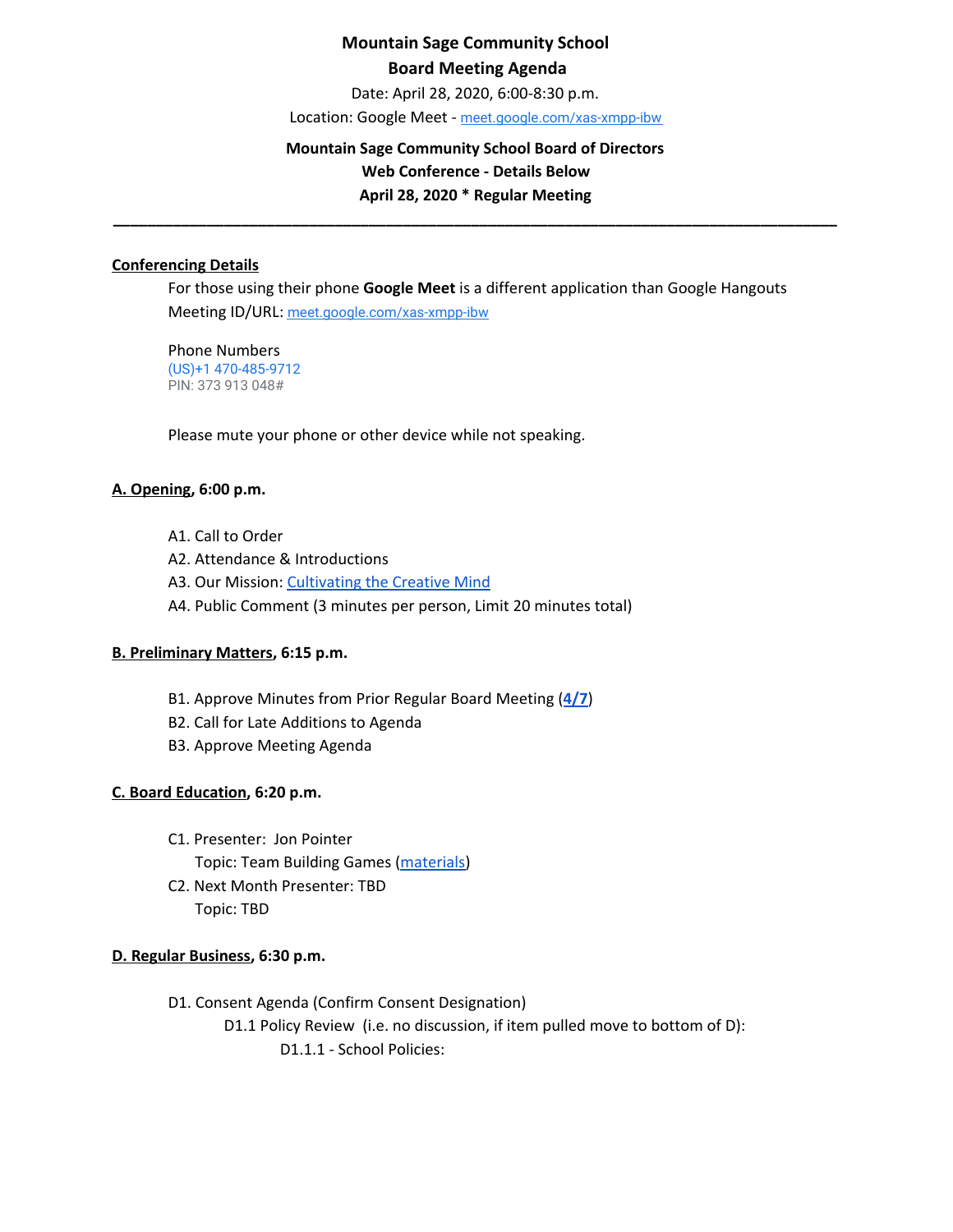# **Mountain Sage Community School Board Meeting Agenda**

Date: April 28, 2020, 6:00-8:30 p.m.

Location: Google Meet - [meet.google.com/xas-xmpp-ibw](https://meet.google.com/xas-xmpp-ibw?hs=122&authuser=1)

D1.1.1.1 - Retire (no longer relevant): [DKA](https://docs.google.com/document/d/18MPwsjlPQ_rYjNQ2Yf59j4ukLBxalenY6kaaguDpwJE), [GBGD](https://docs.google.com/document/d/13z9RhZbpVJHkqVBzN2wqNUJPgBNnHS8pGtWSz3ZrlN4), [GCE/GCF,](https://docs.google.com/document/d/1yXr6r-Cyl3CJW4TiCv1w9YEmRX1Zo-D7QM9Tg-vXmH8) [GCE/GCF-R](https://docs.google.com/document/d/1LGK4nnVYnkMU8iwGO4Rdg3-xeuHCZQQciB3Yg931EMI), [GCG/GCGA](https://docs.google.com/document/d/1JIJwsFADJBk7Nv1-p1QBIX6rQsshAndFVWWK3TDq88U), [GCHA/GCHB](https://docs.google.com/document/d/1qnhYkMq6WIXF7jVYxRwQGIleTw8zFDCz2gd9SQgo5u0), [GCHC,](https://docs.google.com/document/d/1JJSUnQBcVOPwI79jC8wkjEnccQCYkAGPGhQJj6sRnJs) [GCI](https://docs.google.com/document/d/16N22B9d-MULecV_rXyGZwXU8GXHg9ukKQcX8pYL2kpo), [GCS,](https://docs.google.com/document/d/1QNCxXH6OLVmzKttMIYUnHiRbfdmP-28QT6CWU-VHHJ4) [GDI](https://drive.google.com/open?id=1gsSu5rN3_gSVVKND8jBd4-EK57cMqwZNvYnKPxAwmTY), [GDQD-R](https://drive.google.com/open?id=1Ra2EQqc65Kzq5fShbgQ_9QPbCUa1ZuIRyyN6kgEv4Ho), [IGDA-E1](https://drive.google.com/open?id=1VZss8gvwew6KfnjuN3EihB6vrx7GSZh15WRdtu4Pa4s), [IGDA-E2,](https://drive.google.com/open?id=1nw_BhxMzeenmG8I8rWmyObjzvTOiznoD243Sq07eCvY) [IGDA-E3,](https://drive.google.com/open?id=1rMdq1MtPOuUNQOpGYvJuKYOuR9I1OMrzB1CAEzeShas) [IGDA-R](https://drive.google.com/open?id=1q9qidDNJ6ssrJuCfgEIwtQwbEa2WBXf2aDPqnHLMLJ4)

D1.1.1.2 - Approve: [KEF](https://drive.google.com/open?id=1PkGD_XBOAP-jL2JqiAmeD62EL9Bty99a5dJvoddx_ho), [KEF-E](https://drive.google.com/open?id=1gyWLSVji-NgBz--ucR7Yg7-mEroi6UyBq1-j4_SS3as), [KNI](https://docs.google.com/document/d/1rrMUzUfDGI0urku5BPvbq7C2gQcqiCc1amoL704cYjM)

- D1.1.2 Board Policies: [EL2.0](https://docs.google.com/document/d/1c0o8Bnu1HYiTBbFgIwpmzyxhRvPehIWJNSWBV5DKs9g), [EL2.1](https://docs.google.com/document/d/1w25gIwhGuojg0LtinVdvX2LcxLWfwRN4pTFPHZ3NNXc), [EL2.2,](https://docs.google.com/document/d/1MaJBbBGpBoWaL7MoXpY0wSAT9GoCbewlcDQq-BFaU3Q) [EL2.3,](https://docs.google.com/document/d/1GzmBOOp5v9S4NJmlkGL0iRVuHfhg_T72zoANrVKVbLg) [EL2.4,](https://docs.google.com/document/d/1QInt2oOSDx0py9EtUsP6-0-OEZQcStkMdYw-gwIO3dU) [EL2.6,](https://docs.google.com/document/d/1oevLXsUA7soeB4_kwDFbjhBLkGQQPsNkIgzLJzFy3cU) [EL2.7](https://docs.google.com/document/d/1pri48vTezgmvyf6oLJZXObuZ68Wf_35LLqKNuTvSG2A), [EL2.8,](https://docs.google.com/document/d/1CRy-bV8I9d_GuKcWhyaczopX8vJ8mZXot1zXBJNeNxo) [EL2.9](https://docs.google.com/document/d/1GZEKYwkBDBPrMmiQ4Bl5rLYnctwF_E27ZKu9GYY7lYs), [GP3.0,](https://docs.google.com/document/d/1rOOj0tNmvU3l9f7mPNuRgEMOeCeu7x5aFbV8KcULAJ0) [GP3.1](https://docs.google.com/document/d/1NonFAZjQqrgk3QgqYytescPeinFAJlvsinSFU_gML5Q), [GP3.4](https://docs.google.com/document/d/1S_NJ1Y2QkeIt_9twvGFgt8U5tNM_vUfzIgtN4Gj1ssY), [GP3.5](https://docs.google.com/document/d/1IIf1tHKXPf4ho9PP65iWjBb79Ln2vDhJquUAo8Co65A), [GP3.6,](https://docs.google.com/document/d/11NzhXxu-XWrxSQOlW5v21SskME9k9GRrxaxm508bP5I) [GP3.7,](https://docs.google.com/document/d/1373qt1YXZKad8EZGuCRW_oa8Xcf6y9CN5zuFsCV0s18) [GP3.9](https://docs.google.com/document/d/1i6NGBbxZjvcmJUjud0bdBKC2Fh_S0Oz7ohEMe_sz_Lk), [GP3.12](https://docs.google.com/document/d/1FKk24I8tv2ld-jByu-bRHCMGTVWX6s_CH8to5GXqHcM)
- D2. Review [Strategic](https://drive.google.com/file/d/1bIEAL8S8NnDx9PPJRR79h1dLsXFMCh-t/view?usp=sharing) Plan

D3. School Director's Report

D3.1 - Draft Unified [Improvement](https://co-uip.force.com/UIP/PublicUIP?id=a012I00000hOOYTQA4) Plan

D3.2 - Looking ahead to the end of this school year and beginning of next school year

- D3.3 Hiring
- D3.4 General update
- D4. Committee Updates
	- D4.1 Finance Committee [Update](https://docs.google.com/document/d/1xMXpaABqur4vRQQa4t1I39CHGmhWaKb2uVeJJUylgXg)
	- D4.2 Facilities Committee [Update](https://docs.google.com/document/d/1A-8CxnY_nX6eUwj6o9vC1FvYTtpcSQQ-nSUHgCdzY2Y)
	- D4.3 Fundraising Committee [Update](https://drive.google.com/open?id=1L5gL-EuBwWMxD7vk3Vcoyj7A9ezEWlYRA30i12Zu3Tw)
	- D4.4 School Accountability Committee Update
	- D4.5 Board Logistics Committee [Update](https://drive.google.com/open?id=1GMZVfpqjYliATXwKcJlCUEQDfEgPu1WJF70kdvHuKbA)
	- D4.6 Policy Discussion

D4.6.1 - School Policies: [IGF-R,](https://drive.google.com/open?id=1miaI655qSVx0mkoge_Ogf0wfQe_WHysQOHWy3E8vP_4) [IJOA,](https://drive.google.com/open?id=127iMJeasFSKC9cgptf53Po-Lt65l7qPxlFaFTCDx8Bc) [IJOA-R](https://drive.google.com/open?id=10D8cL9gSGsZ4qw0McfOHYMYGB72Y2tjHtReRjqjzPfw), [JS,](https://docs.google.com/document/d/1rf5GBWs-YOgZhMLOzJxPMH3JRSSvb52K1Sytz0KNBiU) [KEC,](https://drive.google.com/open?id=108m23bf4wN-nGySmWFhaqPyzr6OifhWuoCBYjYqfRoE) [KJ-R](https://docs.google.com/document/d/1Y4ZRTfhnfaBxuilXfk0sCEiIzcjzBLQFw72AJVi7ZmQ)

D4.6.2 - Board Policies: [EL2.5](https://docs.google.com/document/d/1nYs8TvRZiMJCIYsfBXl8_YG7hKr1aksmEDiekAFgNk8), [GP3.2](https://docs.google.com/document/d/1hnkmTRt9MDSaMV_ZQoyMefFZinry9VycskNaaV3UnGE), [GP3.3,](https://docs.google.com/document/d/1rCNyuUn-oRMQUnt7UX3Ur8rkx1Y8x7-CkbfRWeG56kU) [GP3.8](https://docs.google.com/document/d/1jQ-h_nZxYr44jzisoAamCD-ZTlqzI_RwpOrxd1MbjgY), [GP3.10,](https://docs.google.com/document/d/1SlF3cHVQfU9alRa-s9YSLYbjkR3MyXITu4wVCfhZyuU) [GP3.11](https://docs.google.com/document/d/1wBiDP8kqKlyJ4ohM3_tg5_pp2Uy8FXx9msG9Vqy2trM)

- D5. Items of the Month (from Board [calendar](https://docs.google.com/document/d/12S6s-qevYMsnj8Cr2yw6uMO7S7hL3gz2oKvXZk5ZndQ/edit?usp=sharing))
	- D5.1 Budget
	- D5.2 Director Review

D5.2.1 - Timeline

- D5.3 Board election
	- D5.3.1 Interview Rachael Sudhalter, board candidate.
	- D5.3.2 Communication to school community re Board election.
- D5.4 May meeting

School director evaluation executive session

Board intentions and officer positions discussion

Year reflection

Summer/fall plan/expectations

- D5.5 Per board policy GP 3.7 each April, the Board will publicly review its expenditures and establish its projected costs of governance for the next fiscal year.
- D6. Scheduling Matters
- D7. Miscellaneous

### **E. Closing, 8:20 p.m.**

E1. List Assigned Action Items